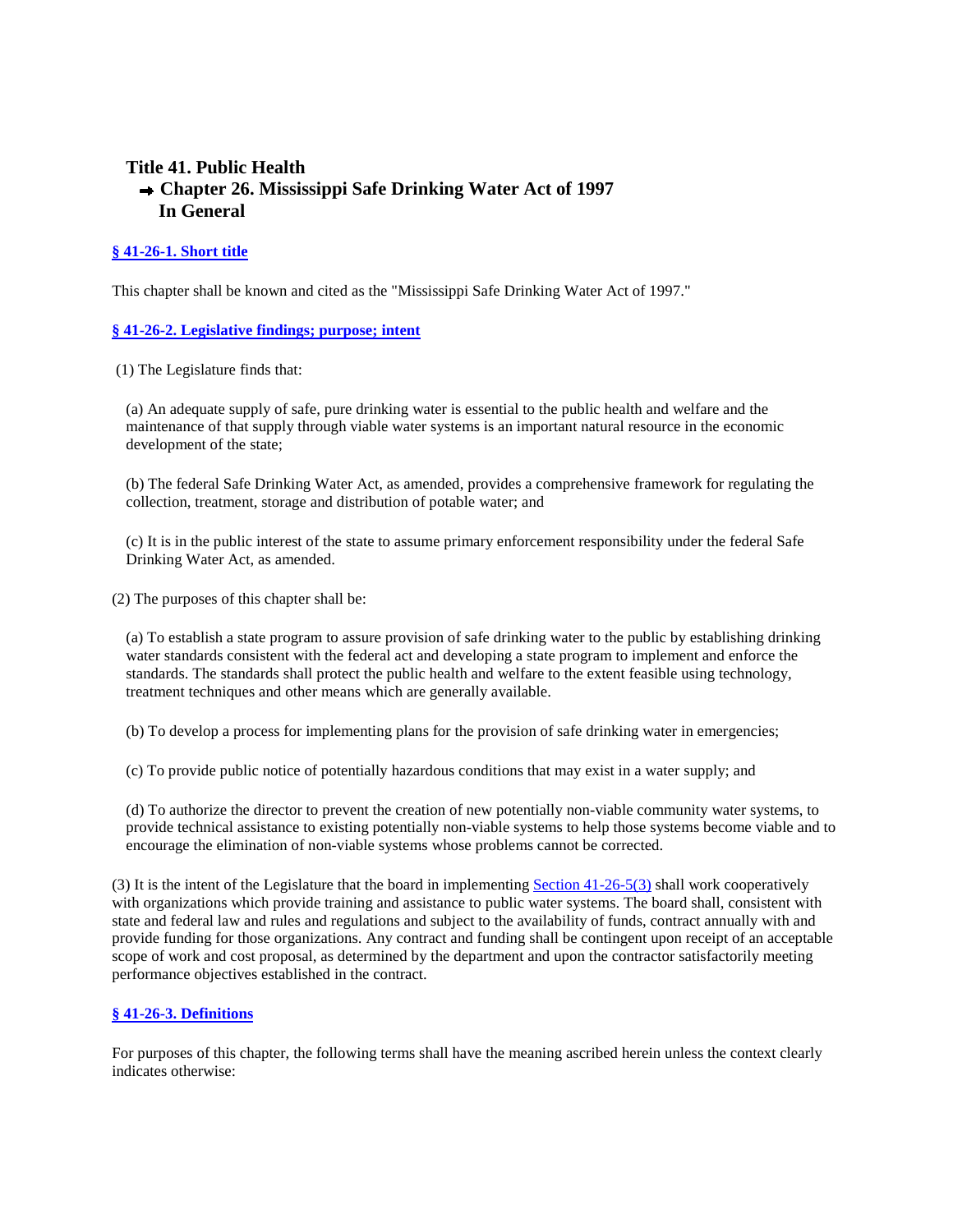(a) "Administrator" means the Administrator of the U.S. Environmental Protection Agency or the administrator's designee.

(b) "Board" means the Mississippi State Board of Health.

(c) "Community public water system" means a public water system serving at least fifteen (15) individual service connections used by year-round consumers or regularly servicing at least twenty-five (25) individual consumers year-round.

(d) "Construction" means any placement, assembly or installation of facilities or equipment, including contractual obligations to purchase those facilities or equipment, at the location where the equipment will be used, including any preparation work at any location.

(e) "Contaminant" means any physical, chemical, biological or radiological substance or matter in water.

(f) "Cross connection" means any direct interconnection between a public water system and a non-public water system or other source which may result in the contamination of the drinking water provided by the public water system.

(g) "Department" means the Mississippi State Department of Health.

(h) "Director" means the State Health Officer or the health officer's designee.

(i) "Federal act" means the Safe Drinking Water Act of 1974, as amended, principally codified as 42 U.S.C. Section 300(f) et seq.

(j) "Federal agency" means any department, agency or instrumentality of the United States.

(k) "Interested party" means any person claiming an interest in the water system operation that is the subject of the hearing and who may be affected by the water system.

(l) "Maximum contaminant level" means the maximum permissible level of a contaminant in water which is delivered to any user of a public water system.

(m) "Municipality" means a city, town, village or other public body created by state law, or an Indian tribal organization authorized by law.

(n) "National primary drinking water regulations" means primary drinking water regulations promulgated by the administrator under the federal act.

(o) "Nontransient, noncommunity public water system" means a public water system that is not a community water system and that regularly serves at least twenty-five (25) of the same persons over six (6) months per year.

(p) "Person" means an individual, corporation, company, association, partnership, municipality or federal agency.

(q) "Public water system" means a system for providing to the public piped water for human consumption through pipes or other constructed conveyances if the system has at least fifteen (15) service connections or regularly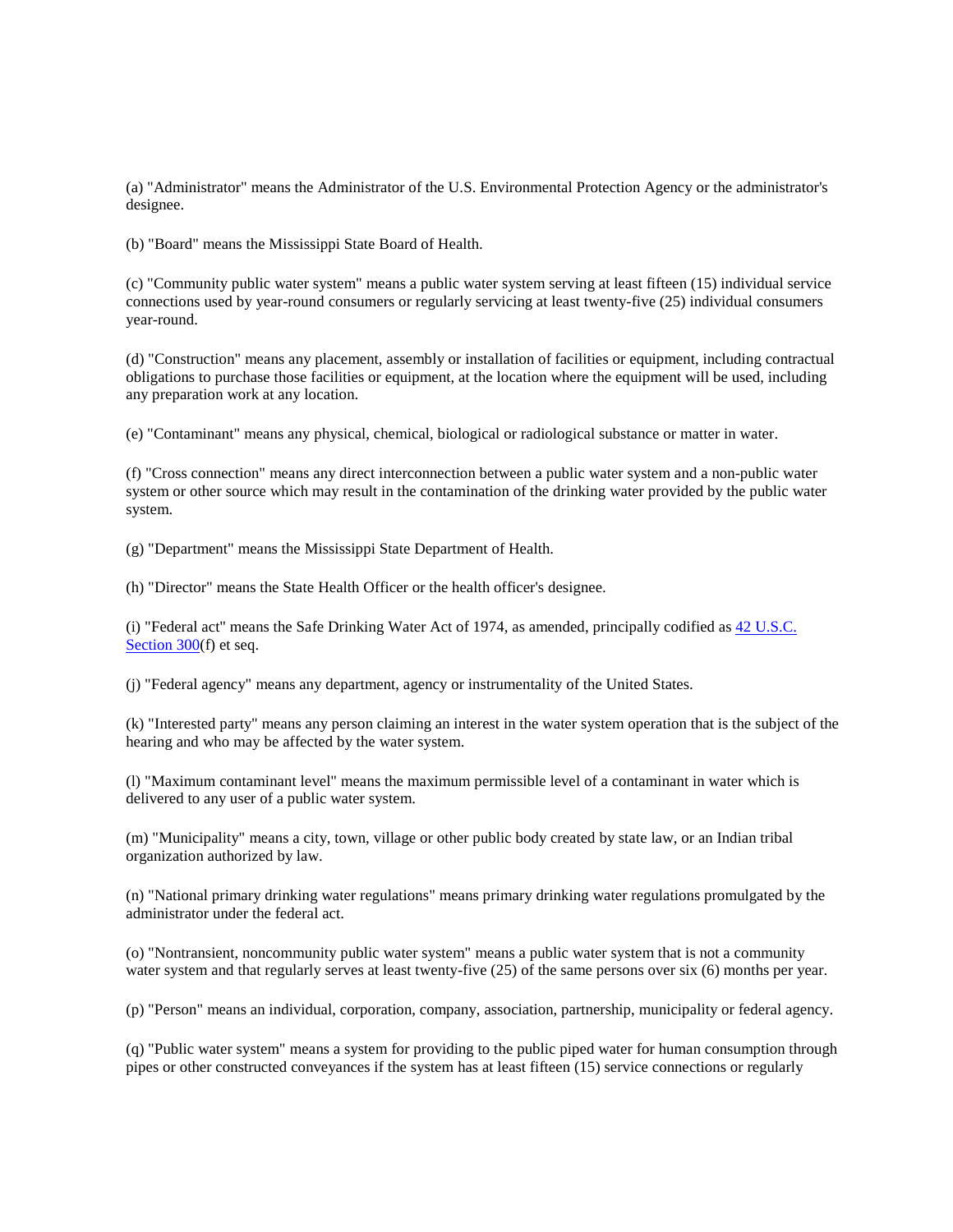serves at least twenty-five (25) individuals. The term includes but is not limited to:

(i) Any collection, treatment, storage and distribution facilities under control of the operator of the system and used primarily in connection with the system; and

(ii) Any collection or pre-treatment storage facilities not under the control which are used primarily in connection with the system.

(r) "Semi-public water system" means a system for the provision to the public of water for human consumption through pipes or other constructed conveyances if the system has more than one but less than fifteen (15) service connections.

(s) "Supplier of water" means any person who owns, or controls a public water system.

(t) "Violator" means a public water system, an officer or director of a public water system, an operator, certified or otherwise, or any other person designated by a public water system or the department as the official responsible for the operation of a public water system.

### **§ 41-26-5. Primary Drinking Water Regulations**

 (1) In addition to any other duties required by law, the board shall have the following powers and duties concerning safe drinking water:

(a) To establish policies, requirements or standards governing the source, collection, distribution, purification, treatment and storage of water for public water systems as it deems necessary for the provision of safe drinking water;

(b) To adopt, modify, repeal and promulgate, after due notice and hearing and in accordance with the Mississippi Administrative Procedures Law and Section 41-26-6, and where not otherwise prohibited by federal or state law, to make exceptions to and grant exemptions and variances from, and to enforce rules and regulations implementing the powers and duties of the board under this chapter;

(c) To enter into, and to authorize the director to execute contracts, grants and cooperative agreements with, any federal or state agency or subdivision thereof, interstate agency, or any other person in connection with carrying out this chapter; and

(d) To discharge other powers, duties and responsibilities which may be necessary to implement this chapter.

(2)(a) Except as provided in Section 41-26-5(2)(b), regulations adopted under this section shall apply to each public water system in the state.

(b) Regulations shall not apply to a public water system:

(i) Which consists only of distribution and storage facilities, and which does not have any collection and treatment facilities;

(ii) Which obtains all of its water from, but is not owned or operated by, a public water system to which such regulations apply;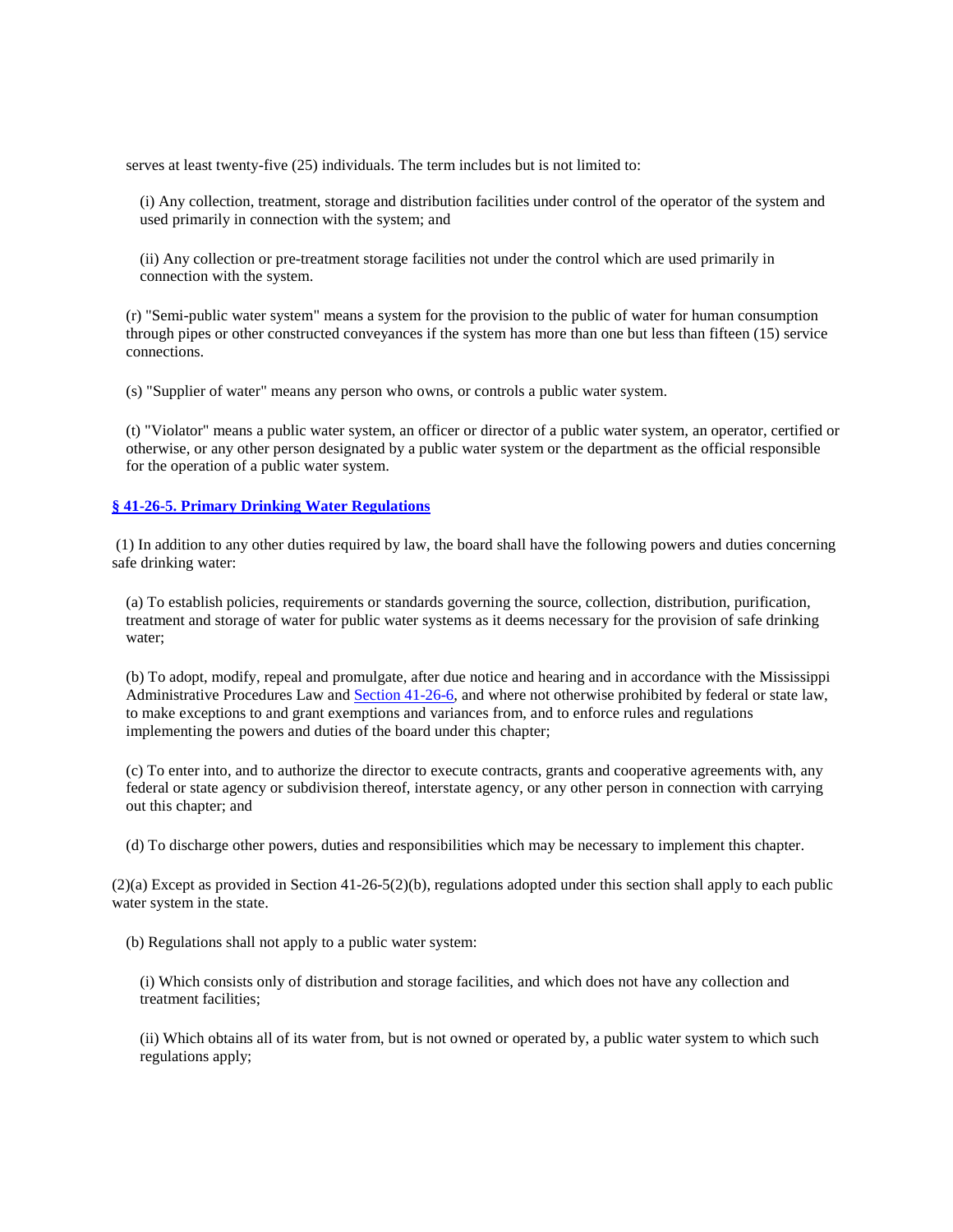- (iii) Which does not sell water to any person; and
- (iv) Which is not a carrier which conveys passengers in interstate commerce.

(3) The board shall develop and implement a technical assistance program to help existing potentially non-viable community public water systems to become viable and to improve the technical, managerial or financial capabilities of small community public water systems. In developing this program, the board shall work cooperatively with organizations which currently provide training and assistance to public water systems.

#### **§ 41-26-6. Public water system rules and regulations**

 (1) The board may adopt rules and regulations governing public water systems, but those rules and regulations shall, except as expressly required by law, be no more stringent or extensive in scope, coverage and effect than regulations promulgated by the United States Environmental Protection Agency.

(2) If federal regulations do not provide a standard, criteria or guidance addressing public water systems, the board may promulgate rules and regulations to address these matters when the board determines that the rules and regulations are necessary to protect the public health and welfare.

(3) Nothing in this section shall prohibit the director by order or in the approval of plans for construction or changes from placing additional requirements on a public water system on a case by case basis in order to provide for the quantity and quality of drinking water or to protect the public health and welfare.

#### **§ 41-26-7. Director; powers and duties**

 (1) In addition to any other duties required by law, the director shall have the following powers and duties concerning safe drinking water:

(a) To exercise general supervision over the administration and enforcement of this chapter and applicable rules and regulations;

(b) To make inspections and investigations, collect samples and carry on research and analyses as may be necessary to carry out this chapter and applicable rules and regulations;

(c) To enter at all reasonable times onto any property other than the interior of a private dwelling to make inspections, conduct investigations or studies or enforce this chapter and applicable rules and regulations;

(d) To enter into contracts, grants or cooperative arrangements with any federal or state agency or subdivision thereof, interstate agency or any other person;

(e) To receive financial and technical assistance from the federal government and other public or private agencies or organizations;

(f) To participate in related programs of the federal government, other states, interstate agencies, or other public or private agencies or organizations;

(g) To establish adequate fiscal controls and accounting procedures to assure proper disbursement of and account for funds appropriated or otherwise necessary to carry out this chapter;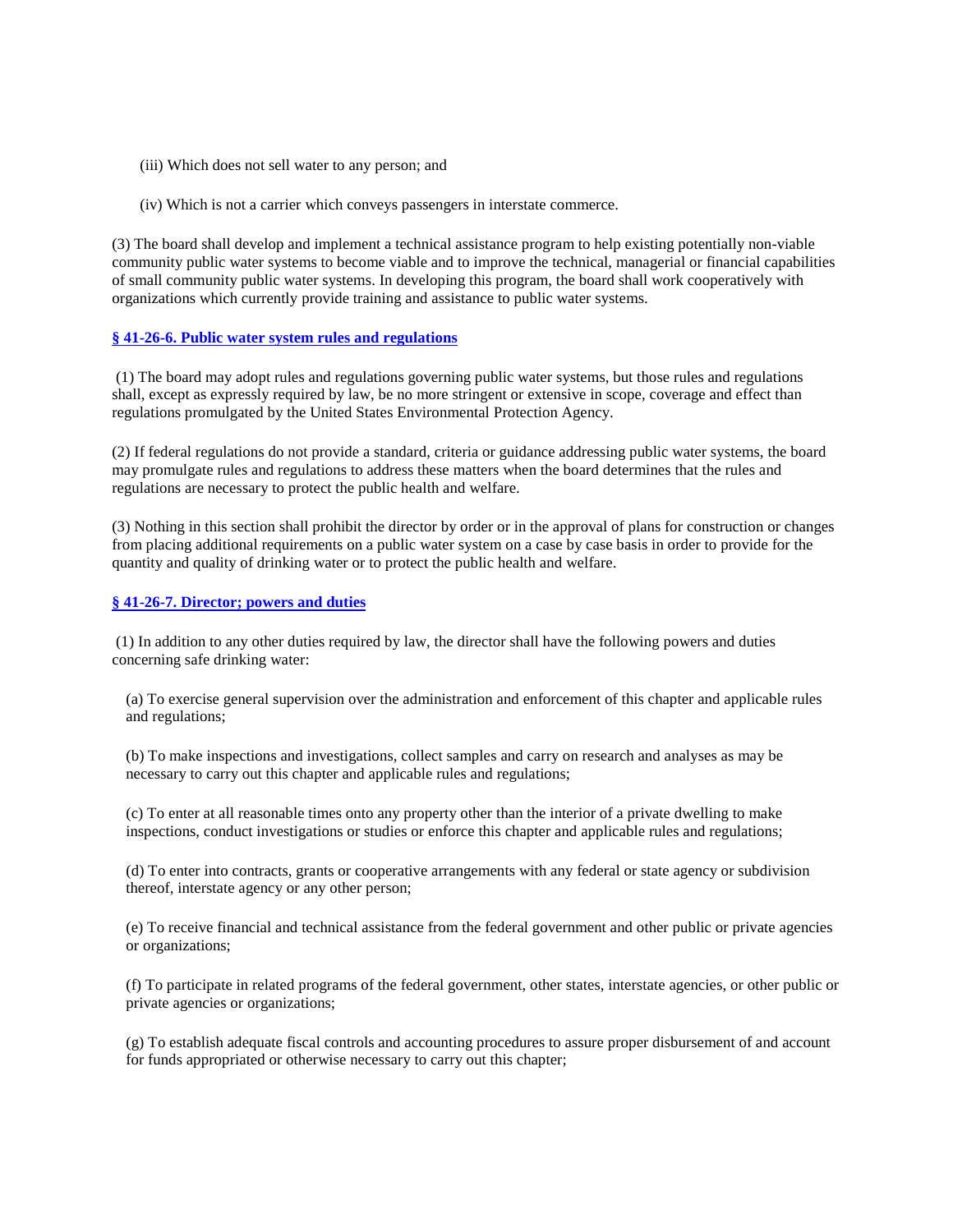(h) To hold hearings, issue, modify or revoke orders, levy and collect any administrative fine or penalty and to enforce the laws, rules and regulations governing safe drinking water;

(i) To keep any records and make reports with respect to the activities of the department;

(j) To delegate any powers, duties and responsibilities as deemed appropriate to administer this chapter including delegation of any powers and duties regarding administrative enforcement to a designated administrative law judge or hearing officer; and

(k) To perform all acts necessary to carry out this chapter or the federal act.

### **§ 41-26-8. Public water systems; construction and operation; supervision by director**

 (1) The director shall exercise general supervision over the construction and operation of public water systems throughout the state. The general supervision shall include all of the features of construction and operation of public water systems which do or may affect the sanitary quality or the quantity of the water supply.

(2)(a) No person shall construct or change any community public water system or nontransient, noncommunity public water system until the plans for that construction or change have been submitted to and approved by the director. Plans for the construction or change must be prepared by a professional engineer registered in this state.

(b) In addition, each applicant for a new community public water system or nontransient, noncommunity public water system shall submit an operation and maintenance plan for review and approval by the director. The plan must be approved before beginning construction.

(c) In granting any approval under this section, the director may specify any modifications, conditions or limitations as may be required for the protection of the public health and welfare.

(d) The director may also review the source of the water and the quantity of water to be withdrawn.

(e) Records of construction, including plans and descriptions of existing portions of a public water system, shall be made available to the department upon request.

(f) Each applicant for a new community public water system or nontransient, noncommunity public water system shall submit financial and managerial information as required by the public utilities staff. Following review of that information, the executive director of the public utilities staff shall certify in writing to the director the financial and managerial viability of the system if the executive director determines the system is viable. The director shall not approve the construction until that certification is received.

(g) The director shall not approve any plans for changes to an existing community public water system or nontransient, noncommunity public water system, if the director determines the changes would threaten the viability of the system or if the changes may overload the operational capabilities of the system.

(h) Those public water systems determined by the director to be appropriately providing corrosion control treatment shall effectively operate and maintain the system's water treatment facilities in order to continuously provide the optimum pH of the treated water or optimum dosage of corrosion inhibitor. This paragraph shall repeal on July 1, 2010.

(3) Each semipublic water system shall notify the department of its location, a responsible party and the number of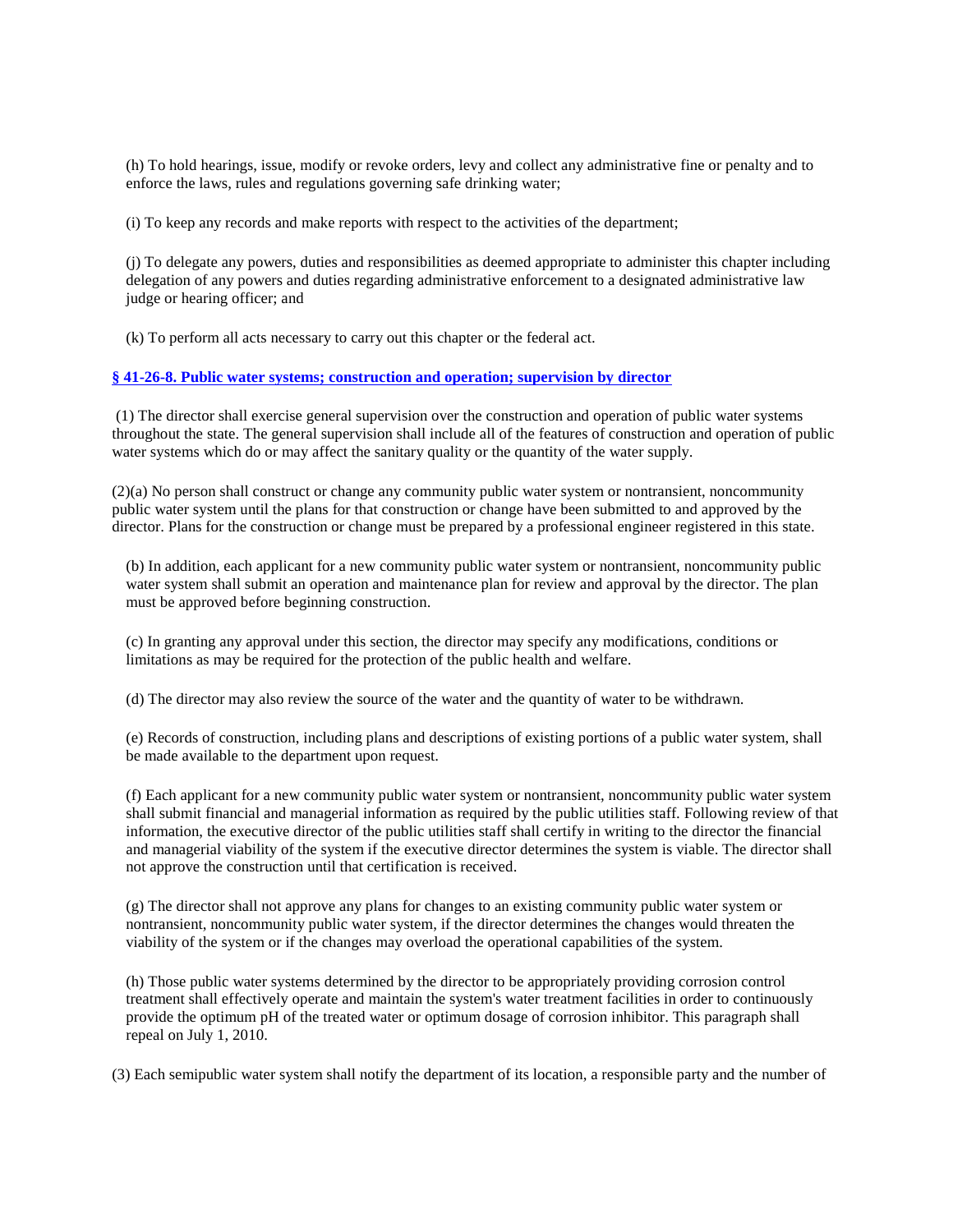connections served. The department shall, to the extent practicable, take appropriate actions to ensure that records on semipublic water systems are up-to-date. The board may require water well drillers to provide information on wells drilled for use by semipublic water systems. The department shall at least annually collect a sample from each semipublic water system and shall analyze that sample at no cost to the semipublic water system for microbiological contaminants and any other contaminants deemed appropriate by the department. If the department finds levels of contaminants exceeding the Mississippi Primary Drinking Water Standards, the department shall notify the responsible party and shall provide technical assistance to the system to correct the problem. No semipublic water system shall be subject to the penalty provided under Section 41-26-31.

### **§ 41-26-9. Actions authorized against contaminants**

The director, upon receipt of information that a contaminant which is present in or is likely to enter a public water system may present an imminent and substantial endangerment to the public health, may take any actions deemed necessary to protect the public health. The actions may include, but shall not be limited to:

(a) Issuing any orders either on the initiative of the director or through a designated administrative law judge or hearing officer as may be necessary to protect the public health of users of the system, including travelers; and

(b) Commencing a civil action for appropriate relief, including a restraining order or permanent or temporary injunction.

### **§ 41-26-11. Safe drinking water in emergencies**

The director shall develop an adequate plan for the provision of safe drinking water under emergency circumstances. If, in the judgment of the director, emergency circumstances exist in the state for safe drinking water, the director may take any actions deemed necessary to provide safe drinking water where it otherwise would not be available.

### **§ 41-26-13. Public notice**

 (1) A public water system shall, as soon as practicable, notify the county or district health department, the board and the administrator if one (1) of the following conditions exist: (a) the system is not in compliance with the Mississippi Primary Drinking Water Regulations; (b) the system fails to perform monitoring required by regulations adopted by the board; (c) the system is subject to a variance granted for an inability to meet a maximum contaminant level requirement; (d) the system is subject to an exemption; or (e) the system fails to comply with the requirements prescribed by a variance or exemption.

(2) In addition, the system shall provide public notice. The notice shall be published at least once every three (3) months in a newspaper of general circulation in the area which is served by the water system, as determined by the director. The notice shall not be placed in the legal section of the newspaper. The notice shall be furnished to the other communications media serving the area as soon as practicable after the discovery of any condition for which the notice is required. If the water bills of a public water system are issued more often than once every three (3) months, the notice shall be included in at least one (1) water bill of the system every three (3) months, and if a public water system issues its water bills less often than once every three (3) months, the notice shall be included in each water bill issued by the system.

#### **§ 41-26-14. Cross connection control program**

 (1) The department shall develop and implement a cross connection control program in accordance with this section. Before development of the cross connection control program, the department shall consult with the United States Environmental Protection Agency regarding the development of a federal cross connection control program.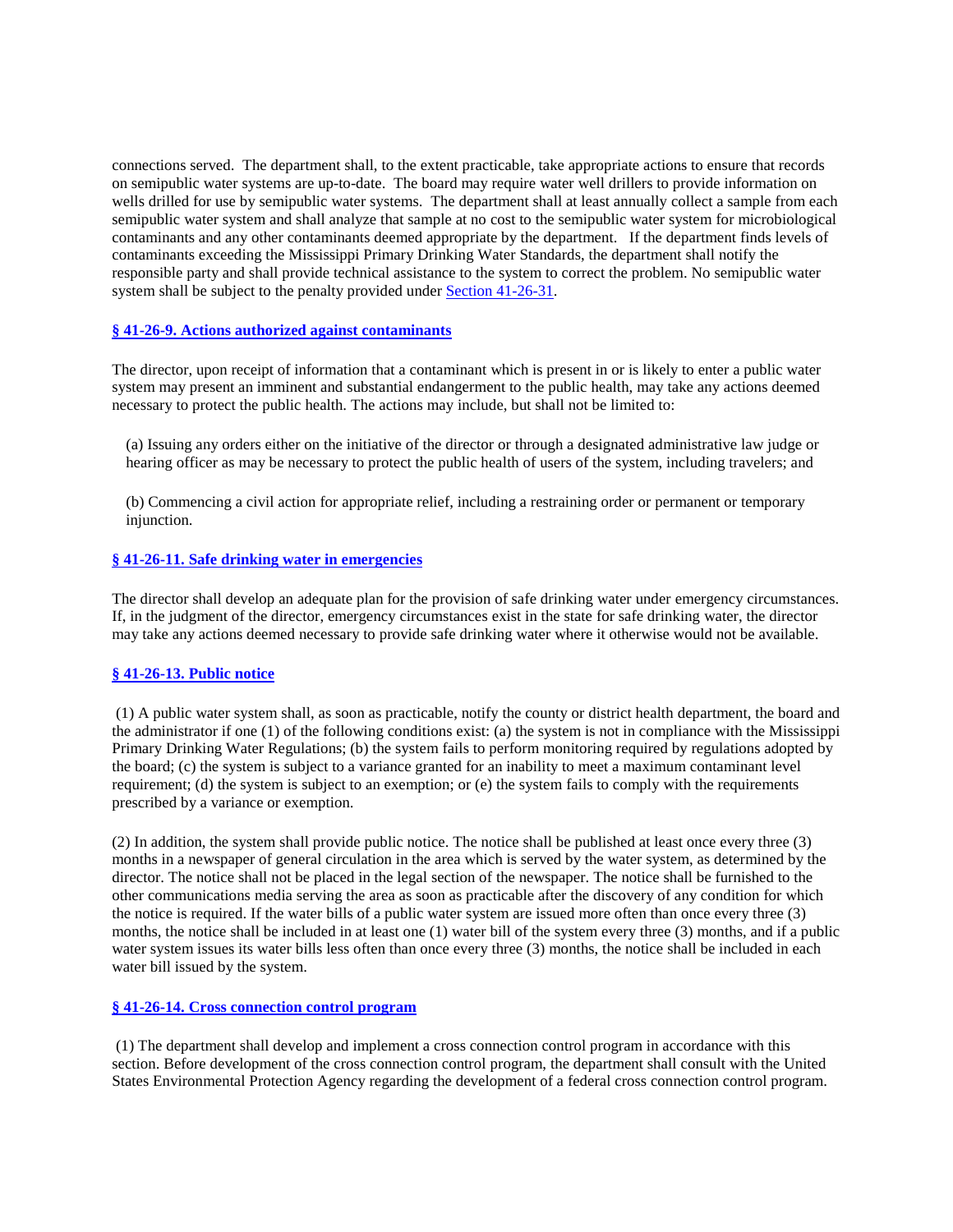It is the intent of the Legislature that any cross connection control program developed and implemented by the department be equivalent to a federal program, unless otherwise provided in this section.

(2) (a) The board shall adopt regulations defining a high hazard cross connection and a low hazard cross connection. The board shall determine which low hazard cross connections pose a very low risk and therefore are below regulatory concern. Those low hazard cross connections posing a very low risk shall be exempt from the requirements of this section and shall not be required to have a backflow preventer device. In addition, the regulations shall specify those backflow preventer devices which are recommended to address both high hazard and low hazard cross connections.

(b) For the purposes of this section, the following cross connections shall be considered as low hazard cross connections posing a very low risk:

(i) Any lawn sprinkler system or lawn irrigation system that is connected to a public water system and was professionally installed, regardless of whether the system is underground or above ground or whether the system has pop-up sprinkler heads;

(ii) Any swimming pool that is connected to a public water system and was professionally installed, or any swimming pool that is connected to a public water system and has a fill line with an anti-siphon air gap;

(iii) Any water fountain or cooler that provides drinking water for human consumption, that is connected to a public water system and was professionally installed;

(iv) Any fire sprinkler system that contains only water or a dry pipe and no chemicals, that is connected to a public water system and was professionally installed; and

(v) Any commercial establishment that is connected to a public water system, that contains no cross connections directly with a dangerous or hazardous substance or material.

(c) For the purposes of this section, any lawn sprinkler system or lawn irrigation system that is connected to a public water system and either injects or stores lawn chemicals or is connected to a wastewater supply shall be considered as high hazard cross connections and not exempt from the requirements of this section; however, the local public water system shall not be required to conduct an on-site inspection to identify any such system under this paragraph (c).

(d) Any regulations that were adopted before April 12, 2001, to implement a cross connection control program shall be void to the extent those regulations are in conflict or inconsistent with this section.

(3) Before December 31, 2000, each public water system shall develop and implement a cross connection control program and shall conduct a survey and on-site visits, as necessary, to locate cross connections within its system. Single family dwellings and multifamily dwellings shall be excluded from the survey, unless the public water system has reason to believe a cross connection exists.

(4) Before June 30, 2001, each property owner identified by the public water system as having a high hazard cross connection shall install a backflow preventer device. If the property owner already has a backflow preventer device installed and the backflow preventer device functions properly, the public water system shall consider the backflow preventer device approved and shall allow the installed backflow preventer device to remain in place until the backflow preventer device fails to function properly. Additional backflow preventer devices shall not be required for carbonated beverage dispensers if (a) the water supply connection to the carbonated beverage dispenser is protected against backflow by a backflow preventer device conforming to ASSE 1022 or by an air gap, and (b) the backflow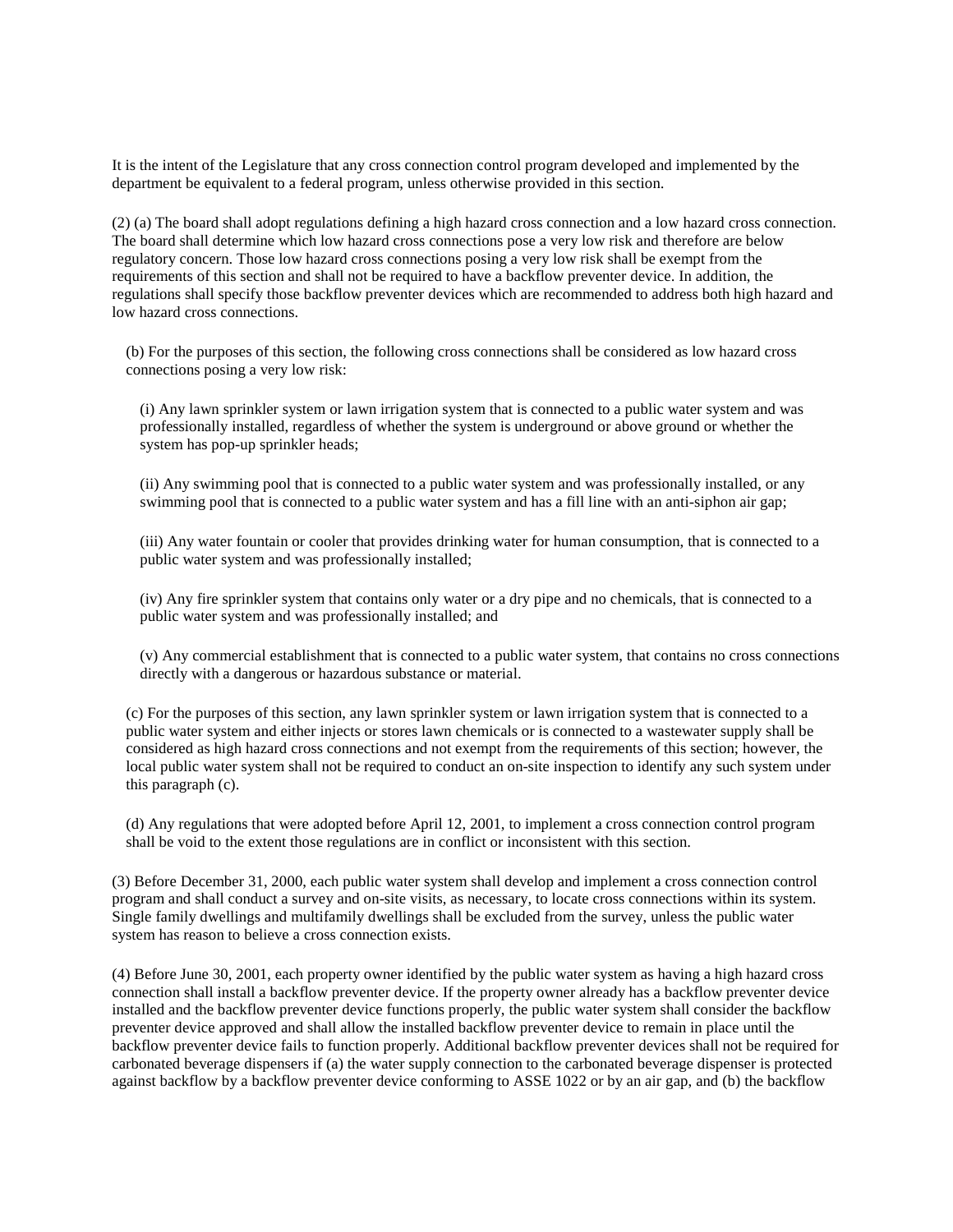preventer device and the piping downstream from the device are not affected by carbon dioxide gas.

(5) Before June 30, 2004, each property owner identified by the public water system as having a low hazard cross connection shall install a backflow preventer device. This requirement does not apply to any low hazard cross connection that poses a very low risk. If the property owner already has a backflow preventer device installed and the backflow preventer device functions properly, the public water system shall consider the backflow preventer device approved and shall allow the installed backflow preventer device to remain in place until the backflow preventer device fails to function properly.

(6) Each high hazard backflow preventer device shall be inspected and tested at least annually. If a high hazard backflow preventer device fails to function properly, the property owner shall have the backflow preventer device repaired and retested or shall install a new approved backflow preventer device within thirty (30) days of the initial test. If a low hazard backflow preventer device fails to function properly, the property owner shall have the backflow preventer device repaired or shall install a new backflow preventer device within ninety (90) days after the date the backflow preventer device first fails to function properly.

(7) All inspection and testing of backflow preventer devices under this section shall be conducted by a certified tester, unless otherwise provided in the regulations of the board. Certified backflow preventer device testers shall be licensed by the department under those conditions as the department deems appropriate.

(8) If a property owner fails to install a backflow preventer device or fails to have a backflow preventer device tested as required by this section, the public water system may discontinue service to that property owner until the failure is corrected.

(9) After the dates specified in subsections (4) and (5) of this section, it is unlawful to install or allow the installation or maintenance of any cross connection, auxiliary intake or bypass, unless the source and quality of water from the auxiliary supply, the method of connection and the use and operation of that cross connection, auxiliary intake or bypass has been approved by the director. However, this subsection does not authorize the director to modify, supersede or suspend any provision of this section regarding backflow preventer devices.

(10)(a) A municipality, county or public water system shall not adopt or implement any ordinance, rule, regulation, standard or policy regarding cross connections or backflow preventer devices that is more stringent or extensive in scope, coverage or effect than the provisions of this section or any rules or regulations adopted by the board to implement this section, or is in conflict or inconsistent with the provisions of this section or any rules or regulations adopted by the board to implement this section. Any such ordinance, rule, regulation, standard or policy regarding cross connections or backflow preventer devices that was adopted before April 12, 2001, is void to the extent that it is more stringent or extensive in scope, coverage or effect than the provisions of this section or any rules or regulations adopted by the board to implement this section, or is in conflict or inconsistent with the provisions of this section or any rules or regulations adopted by the board to implement this section.

(b) If any municipality or county adopts or has previously adopted a building code, plumbing code or any other code that contains requirements or standards regarding cross connections or backflow preventer devices, the municipality or county or any public water system operating in the municipality or county shall not implement or enforce any such requirements or standards that are more stringent or extensive in scope, coverage or effect than the provisions of this section or any rules or regulations adopted by the board to implement this section, or are in conflict or inconsistent with the provisions of this section or any rules or regulations adopted by the board to implement this section.

# **§ 41-26-15. Prohibited conduct**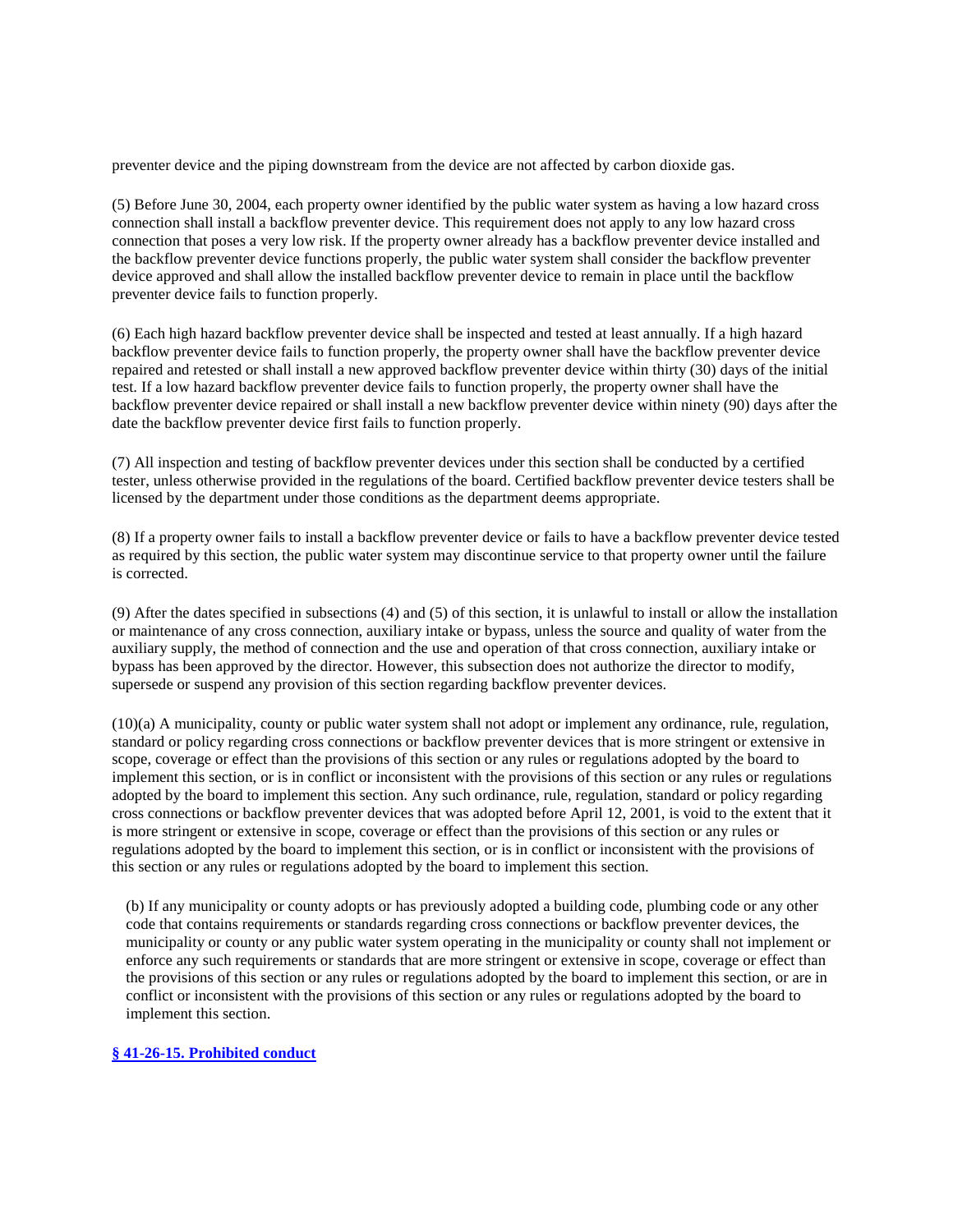The following acts and the causing of these acts are prohibited:

(a) Failure by a supplier of water to comply with the requirements of  $Section 41-26-13$ , or dissemination by that supplier of any false or misleading information with respect to notices required under Section 41-26-13, or with respect to remedial actions being undertaken to achieve compliance with Mississippi Primary Drinking Water Regulations;

(b) Failure by a supplier of water to comply with this chapter or applicable rules or regulations promulgated under this chapter, or with conditions of any variances or exemptions granted under this chapter;

(c) Failure by any person to comply with any order issued by the director, administrative law judge or hearing officer under this chapter;

(d) Refusal by a supplier of water to allow an authorized representative of the department to inspect any public water system;

(e) Contamination of a public water system;

(f) Intentionally damaging any pipe or other part of a public water system;

(g) Discharge of sewage or other waste at any location that may come into contact with a public water system intake, unless that discharge is permitted or authorized by a state or federal agency; and

(h) Abandonment or other termination of water services to more than fifty percent (50%) of the customers of a system by a supplier of water, without providing at least sixty (60) days' notice to all customers served by the public water system and the department.

### **§ 41-26-17. Violations; complaint; notice**

 (1) When the director or an employee of the department has reason to believe that a violation of this chapter, a rule or regulation promulgated under this chapter, any order of the director, or any limitation or condition of an approval has occurred, the director shall cause a written complaint to be served upon the alleged violator. The complaint shall specify the provisions of this chapter, rule or regulation, order or approval alleged to be violated and the facts alleged to constitute that violation. The complaint shall also require the alleged violator to appear before the director at a time and place specified in the notice to answer the charges. The time of appearance shall be at least five (5) days from the date of the service of the complaint.

(2) Except as provided in subsection (1) of this section, upon the filing of a complaint by any person alleging a violation of this chapter, a rule or regulation promulgated under this chapter, any order of the director or any limitation or condition of an approval, the director shall conduct an investigation of the complaint. Any complaint filed under this subsection shall be in writing, signed by the person making the allegation and filed with the director. If the director finds a basis for the complaint, the director shall cause written notice of the complaint, specifying the charges or allegations made, to be served upon the alleged violator. The notice shall also require the alleged violator to appear before the director at a time and place specified in the notice to answer the charges. The time of appearance shall be at least five (5) days from the date of the service of the complaint. If the director finds no basis for the complaint, the director shall dismiss the complaint.

(3) The director shall afford an opportunity for a hearing to the alleged violator at the time and place specified in the notice. On the basis of the facts determined at the hearing, the presiding official shall make findings of fact and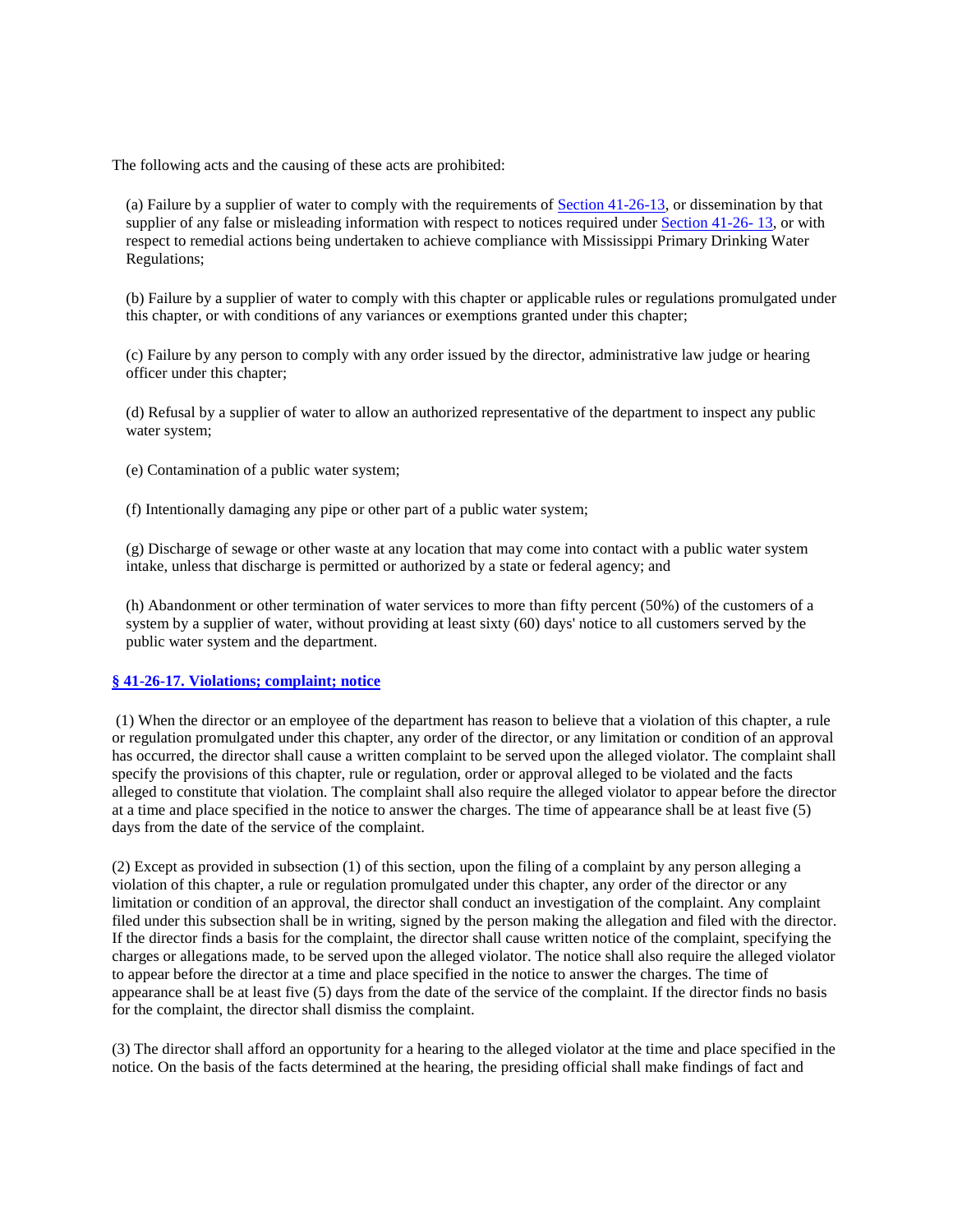conclusions of law and enter an order. The director shall give written notice of that order to the alleged violator and to any other persons appearing at the hearing or making written request for notice of the order. In addition to ordering corrections in the operation or maintenance of a public water system, and other measures which, in the opinion of the director, are necessary to ensure compliance with this chapter or the federal act or to safeguard the public health, the director may assess penalties as provided in Section 41-26-31.

(4) Except as otherwise expressly provided, any notice or other instrument issued by or under authority of this chapter may be served on any person affected and proof of that service may be made in like manner as in case of service of a summons in a civil action. Proof of service shall be filed in the office of the director. In addition, service may be made by mailing a copy of the notice, order or other instrument by certified mail, directed to the person affected at the person's last known post office address as shown by the files or records of the department, and proof thereof may be made by the affidavit of the person who did the mailing, filed in the office of the director.

### **§ 41-26-19. Authority of director; hearings**

 (1)(a) Any hearing under this chapter may be conducted by the director or an administrative law judge or an administrative hearing officer designated by the director. The presiding official may conduct the hearings in the name of the director at any time and place as conditions and circumstances may warrant. The presiding official shall have the record of any hearing prepared which the official has conducted for the director.

(b) In any pending matters under this chapter, the director shall have the same powers to subpoena witnesses, administer oaths, examine witnesses under oath and conduct the hearing, as is now vested by law in the Mississippi Public Service Commission, for hearings before it. In addition, the director may issue all subpoenas, both at the instance of the petitioner and of the director. At any hearing the director, the staff of the department, any other petitioner or any other interested person, may offer proof, present witnesses and submit evidence. At the discretion of the presiding official, comments may be taken from members of the public who are subscribers of the public water system. Witnesses who are subpoenaed shall receive the same fees and mileage as in civil actions. In case of contumacy or refusal to obey a notice of hearing or subpoena issued under this section, the circuit court shall have jurisdiction, upon application of the director or the director's representative, to issue an order requiring that person to appear and testify or produce evidence as the case may require and any failure to obey that order of the court may be punished by the court as contempt. Failure to appear at any hearing, without prior authorization to do so from the director or the director's representative, may result in the director finding the alleged violator guilty of the charges complained of by default. An order may be entered, including the assessment of a penalty, which, in the opinion of the director, will best further the purposes of this chapter.

(2) All hearings shall be recorded either by a court reporter or by tape or mechanical recorders and subject to transcription upon order of the director or any interested person. If the request for transcription originates with an interested person, that person shall pay the cost prior to the production of the transcription.

#### **§ 41-26-21. Final order; appeal procedure**

Following the hearing, the presiding official shall enter an order which shall become a final order of the director, unless the petitioner or other interested person appearing at the hearing, shall, within ten (10) days after the date of the final order was made, appeal to the Chancery Court of the First Judicial District of Hinds County or the chancery court of the county of the situs, in whole or in part. The petitioner or other interested person shall give a cost bond with sufficient sureties, payable to the state in the sum of not less than One Hundred Dollars (\$100.00) nor more than Five Hundred Dollars (\$500.00), to be fixed in the order appealed from. The cost bond shall be filed with and approved by the director, who shall certify the bond, together with a certified copy of the record of the hearing in the matter, to the chancery court, which shall be the record of the cause. Except as provided in this section, an appeal to the chancery court as provided in this section shall not stay the execution of a final order of the director.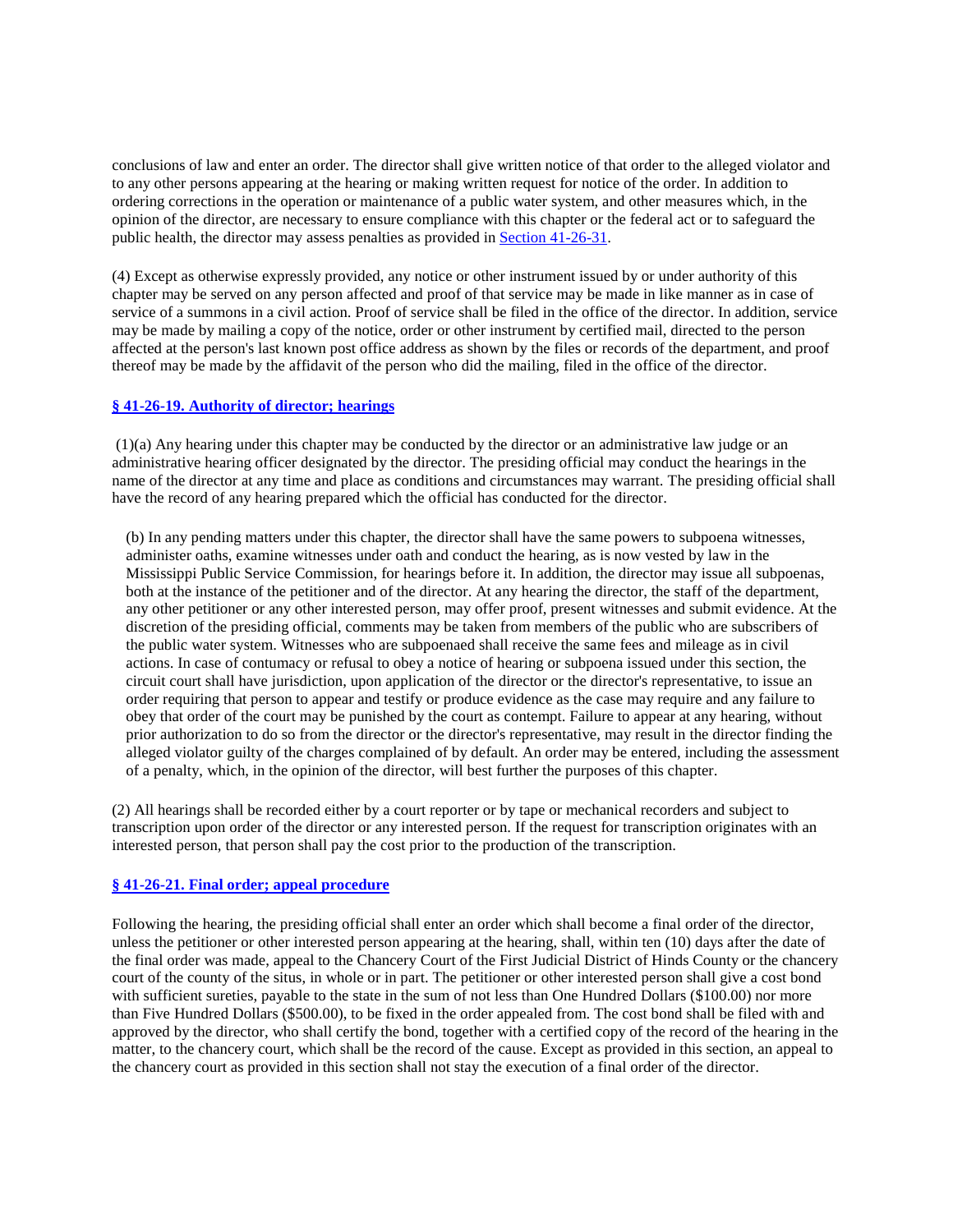Any person who is aggrieved by any final order or other decision issued under this section may, within ten (10) days after the date of that order or decision, petition the Chancery Court of the First Judicial District of Hinds County or the chancery court of the county of the situs, in whole or in part, for an appeal with supersedeas. The chancellor shall grant a hearing on that petition. Upon good cause shown, the chancellor may grant the appeal with supersedeas. The appellant shall be required to post a bond with sufficient sureties according to law in an amount to be determined by the chancellor. Appeals shall be considered only upon the record as made at the hearing before the presiding official. The chancery court shall always be deemed open for hearing of appeals and the chancellor may hear the appeal in termtime or in vacation at any place in the chancellor's district. The appeal shall have precedence over all civil cases, except election contests. The chancery court shall review all questions of law and of fact. If no prejudicial error is found, the matter shall be affirmed and remanded to the director for enforcement. If a prejudicial error is found, the matter shall be reversed and the chancery court shall remand the matter to the director for appropriate action as may be indicated or necessary under the circumstances. Appeals may be taken from the chancery court to the Supreme Court in the manner as now required by law, but if a supersedeas is desired by the party appealing to the chancery court, that party may apply for the supersedeas to the chancellor, who shall award a writ of supersedeas, without additional bond, if in the chancellor's judgment material damage is not likely to result. If material damage is likely to result, the chancellor shall require a supersedeas bond as deemed proper, which shall be liable to the state for any damage.

### **§ 41-26-23. Drinking Water Quality Analysis Fund**

 (1) There is created in the State Treasury a fund to be designated as the "Drinking Water Quality Analysis Fund." The fund shall be treated as a special trust fund. Interest earned on the principal in the fund shall be credited by the Treasurer to the fund. The fund may receive monies from any available public or private source, including fees, proceeds and grants. The department shall expend or utilize monies in the fund to pay all reasonable direct and indirect costs of water quality analysis and related activities as required by the federal Safe Drinking Water Act, as amended. Monies in the fund at the end of the fiscal year shall be retained in the fund for use in the succeeding fiscal year. Except as provided in subsection (5) of this section, if the annual fees collected exceed the cost of administering the water quality analysis program in that fiscal year, the excess shall be applied to the cost of administering the program in the succeeding fiscal year. In the succeeding fiscal year, the total to be collected from fees shall be reduced by the excess retained in the fund and the assessment rates shall be adjusted proportionately.

(2) The department annually shall assess and collect fees for water quality analysis and related activities as required by the federal Safe Drinking Water Act, as amended, which shall not exceed Three Dollars (\$3.00) per connection or Forty Thousand Dollars (\$40,000.00) per system, whichever is less. The department annually shall adopt by rule, in accordance with the Administrative Procedures Law and following a public hearing, a fee schedule to cover all reasonable direct and indirect costs of water quality analysis and related activities as required by the federal Safe Drinking Water Act, as amended. In adopting a fee schedule, the department shall consider the recommendations of the advisory committee created in this section, if those recommendations are made in a timely manner as provided.

(3) An advisory committee is created to study the program needs and costs for the implementation of the water quality analysis program and to conduct an annual review of the needs and costs of administering that program. The annual review shall include an independent recommendation on an equitable fee schedule for the succeeding fiscal year. Each annual review report shall be due to the department by May 1. The advisory committee shall consist of one (1) member appointed by the Mississippi Rural Water Association, one (1) member appointed by the Mississippi Municipal Association, one (1) member appointed by the Mississippi Association of Supervisors and one (1) member appointed by the Mississippi Water and Pollution Control Operators Association, Inc.

(4) All suppliers of water for which water quality analysis and related activities as required by the federal Safe Drinking Water Act, as amended, are performed by the State Department of Health shall pay the water quality analysis fee within forty-five (45) days following receipt of an invoice from the department. In the discretion of the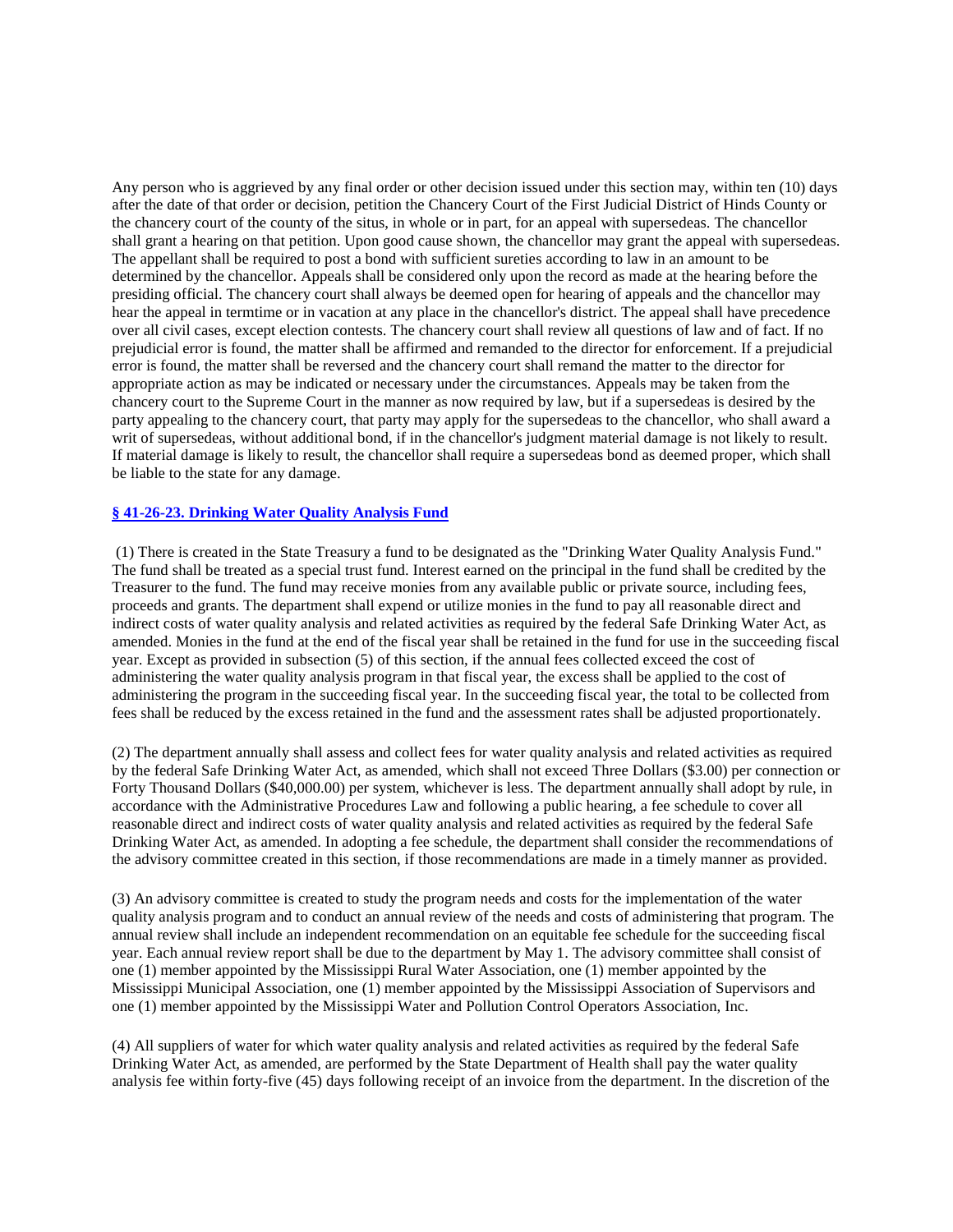department, any supplier of water required to pay the fee shall be liable for a penalty equal to a maximum of two (2) times the amount of fees due and payable plus an amount necessary to reimburse the costs of delinquent fee collection for failure to pay the fee within ninety (90) days following the receipt of the invoice. Any person making sales to customers of water for residential, noncommercial or nonagricultural use and who recovers the fee required by this section or any portion thereof from any customer shall indicate on each statement rendered to customers that these fees are for water quality analyses required by the federal government under the Safe Drinking Water Act, as amended.

(5) There is created within the Drinking Water Quality Analysis Fund an equipment capital expenditure account, hereinafter referred to as the "account." The department may transfer any excess fees, not exceeding ten percent (10%) of the total fees assessed under this section, to the account. The balance in the account shall not exceed Five Hundred Thousand Dollars (\$500,000.00). Funds in the account shall be used by the department, as appropriated by the Legislature, to defray the costs of purchasing new equipment or repairing existing equipment for the analysis of drinking water.

# **§ 41-26-25. Public Water System Assistance Fund**

 (1)(a) There is created in the State Treasury a fund to be designated as the "Public Water System Assistance Fund." The fund shall contain two (2) accounts, designated as the "Public Water System Technical Assistance Account" and the "Public Water Systems Bond Operations Account."

(b) Monies in the Public Water System Technical Assistance Account shall be used to pay the reasonable direct and indirect costs of providing technical assistance to public water systems under the program established in Section 41-26-5. Monies in the Public Water Systems Bond Operations Account shall be used as ordered by the court under Section 41-26-31.

(2) Expenditures may be made from the fund upon requisition by the director.

(3) The fund shall be treated as a special trust fund. Interest earned on the principal shall be credited by the Treasurer to the fund.

(4) The fund may receive monies from any available public or private source, including, but not limited to, collection of fines, penalties or fees, proceeds from bond or other financial security forfeitures, interest, grants, taxes, public and private donations, petroleum violation escrow funds or refunds, and appropriated funds.

# **§ 41-26-31. Penalties for violation of chapter; enforcement procedures**

 (1) If the director finds any person guilty of a violation of this chapter, any rule or regulation or written order of the director or any condition or limitation of an approval, the director may assess and levy a civil penalty of not more than Twenty-five Thousand Dollars (\$25,000.00) for each violation, except as provided in Section 41-26-8(3). Each day of a continuing violation is a separate violation. Any penalty shall be assessed and levied by the director after a hearing as provided in this chapter. Appeals from the imposition of the civil penalty may be taken to the Chancery Court of the First Judicial District of Hinds County or the chancery court of the county of the situs, in whole or in part, as provided in Section 41-26-15. If the appellant desires to stay the execution of a civil penalty assessed under this section, the appellant shall give bond with sufficient sureties of one or more guaranty or surety companies authorized to do business in this state, payable to the State of Mississippi, in an amount equal to double the amount of any civil penalty assessed by the director, as to which the stay of execution is desired. If the judgment is affirmed, the appellant shall pay all costs of the assessment entered against the appellant.

(2) In addition to or in lieu of the penalty provided in subsection (1) of this section, the director may institute and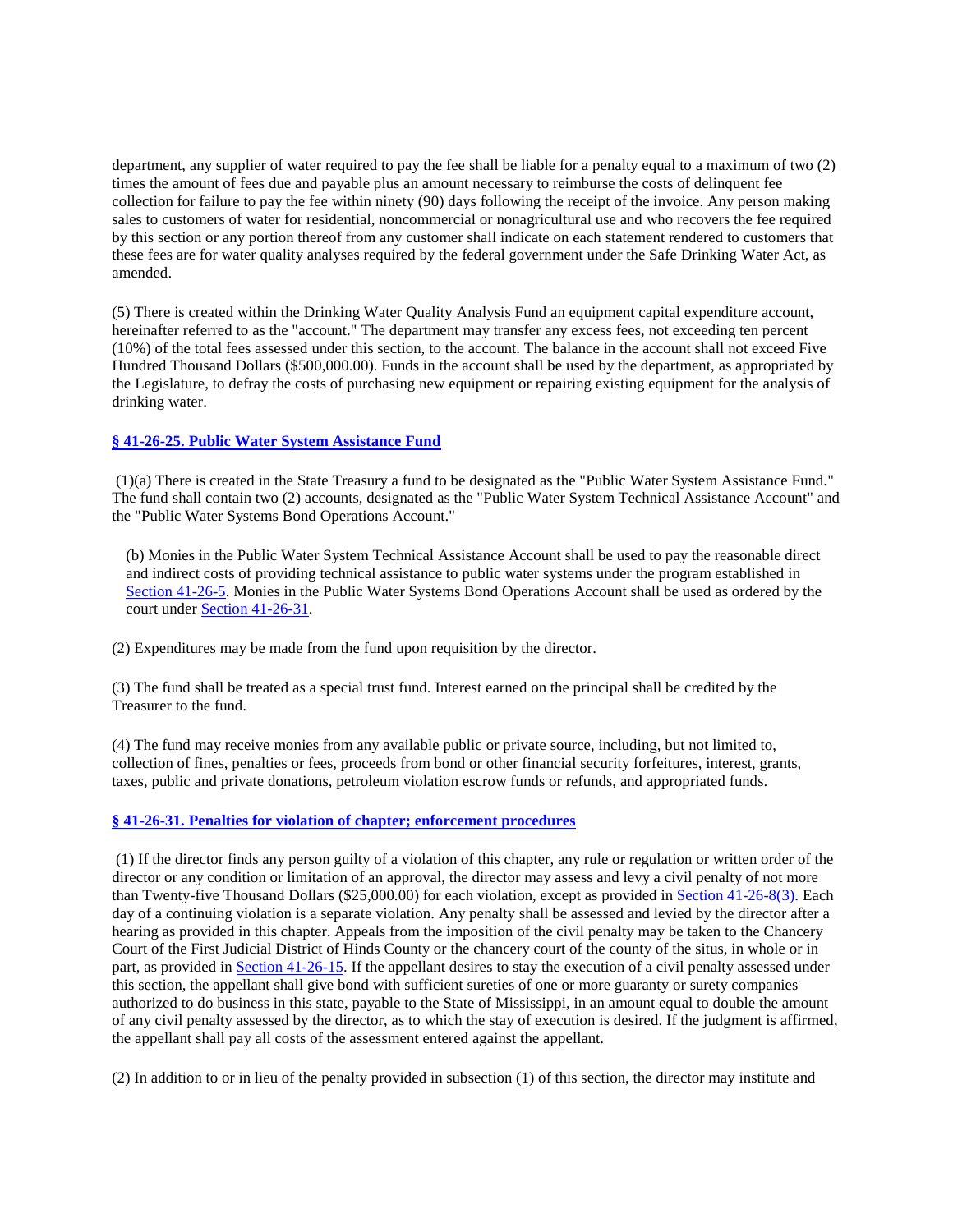maintain in the name of the state any proceedings necessary or appropriate to enforce this chapter, any rule or regulation or written order of the director or any condition or limitation of an approval. The proceedings may be filed and heard in the appropriate circuit, chancery, county or justice court of the county in which venue may lie, or in the Circuit, Chancery or County Court of the First Judicial District of Hinds County, as the case may be. The director may obtain mandatory or prohibitory injunctive relief, either temporary or permanent. In cases of imminent and substantial hazard or endangerment, it shall not be necessary that the state plead or prove: (a) that irreparable damage would result if the injunction did not issue; (b) that there is no adequate remedy at law; or (c) that a written order has first been issued for the alleged violation.

(3) In determining the amount of any penalty under this section, the director shall consider at a minimum:

- (a) The willfulness of the violation;
- (b) Costs of restoration and abatement;
- (c) Economic benefit as a result of noncompliance;
- (d) The seriousness of the violation, including any harm or hazard to the public health and welfare; and
- (e) Past performance history.

(4)(a) The owner of any public water system found in violation of this chapter may submit to the director a plan for:

(i) The physical consolidation of the system with one or more other viable public water systems;

(ii) The consolidation of significant management and administrative functions of the system with one or more other viable public water systems or contract or satellite management of the system; or

(iii) The transfer of ownership of the system.

(b) If the director approves the plan and the plan is fully implemented as determined by the director, the director shall waive any penalty assessed under this section for a violation identified in the approved plan before the date on which the action specified in the approved plan was completed.

(5)(a) In addition to or in lieu of any other penalty imposed under this section, the director may require the owner of any public water system found in violation to provide a performance bond or other acceptable financial security instrument including, but not limited to, cash, negotiable bonds of the United States government or the state, or negotiable certificates of deposit or a letter of credit of any bank organized or transacting business in the state and insured by the Federal Deposit Insurance Corporation or the Federal Savings and Loan Insurance Corporation or a similar federal banking or savings and loan insurance organization to the department. The bond or financial security must be approved by the director. The purpose of the bond or other financial security shall be the protection of the health and welfare of the customers of the system. The board shall establish by regulation the acceptable forms of financial security and the amount of financial security required for the various types and sizes of facilities. The director shall notify the owner, in writing, of the form and amount of security required.

(b) The director may petition the Chancery Court of the First Judicial District of Hinds County for forfeiture of the bond or other financial security, if the director determines that:

(i) The continued operation or lack of operation of the system covered by this section represents a threat to the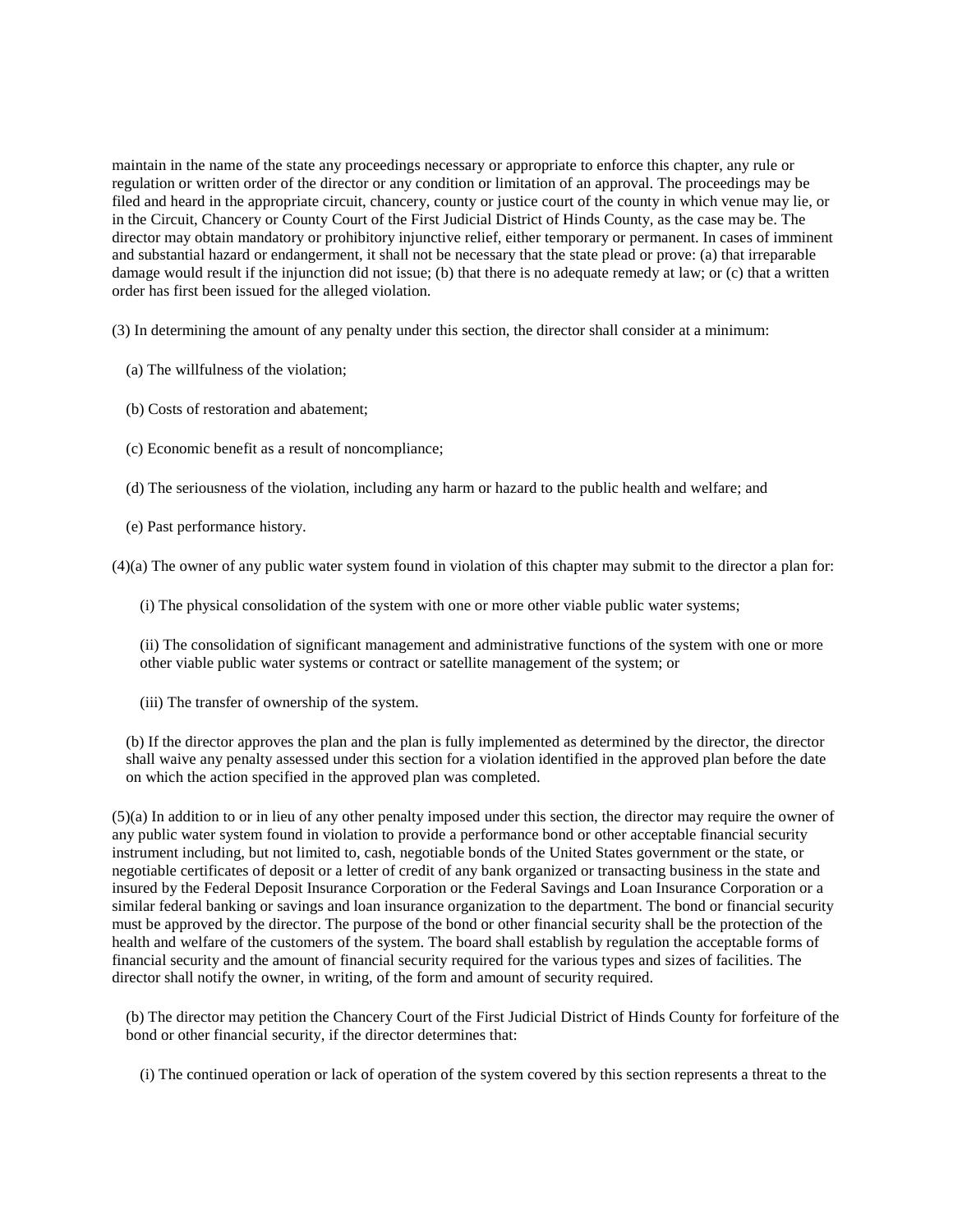public health and welfare;

(ii) All reasonable and practical efforts under the circumstances have been made to obtain corrective actions from the violators; and

(iii) It does not appear that corrective actions can or will be taken within an appropriate time as determined by the director, or it appears the facility has been abandoned.

(c) The proceeds of any forfeiture shall be deposited in the Public Water Systems Bond Operations Account of the Public Water Systems Assistance Fund and shall be used as ordered by the court to address or correct the noncompliance at the system. The proceeds shall be in addition to any other funds otherwise appropriated to the department and may be expended under the authority of this section without additional action of the Legislature or the Department of Finance and Administration.

(d) If the court finds that a system has been abandoned or that services of a system have been terminated, the court may enter any orders regarding continued operations of that system as it deems necessary to protect the public health and welfare.

(6)(a) Any penalty assessed by the director under this section shall be due and payable within thirty (30) days after notification of the violator of the order, and shall be due and payable jointly or severally, as the order may require or allow.

(b) If the assessed penalty is not paid within the thirty (30) days, or within any additional time as the director may allow, the director may file suit in the Circuit Court of the First Judicial District of Hinds County or any other court with appropriate jurisdiction to enforce the order, collect the penalty and recover reasonable attorney's fees and all court costs.

(c) A copy of the administrative order shall be sufficient proof as to the decision of the director.

(7) All fines and penalties recovered or collected by the director under subsection 1 of this section shall be deposited in the Public Water Systems Technical Assistance Account of the Public Water Systems Assistance Fund.

#### **Community Public Water System**

#### **§ 41-26-101. Management training for board members**

 (1) Each member elected or reelected after June 30, 1998, to serve on a governing board of any community public water system, except systems operated by municipalities with a population greater than ten thousand (10,000), shall attend a minimum of eight (8) hours of management training within two (2) years following the election of that board member. Any member failing to complete the management training within two (2) years after his election shall be subject to removal from the board by the remaining members. If a board member has undergone training and is reelected to the board, that board member shall not be required to attend training as provided by this subsection.

(2) The management training shall be organized by the State Department of Health, in cooperation with the Mississippi Rural Water Association and other organizations. The management training shall include information on water system management and financing, rate setting and structures, operations and maintenance, applicable laws and regulations, ethics, the duties and responsibilities of a board member and other information deemed necessary by the department after consultation with the association and other organizations. The department shall develop and